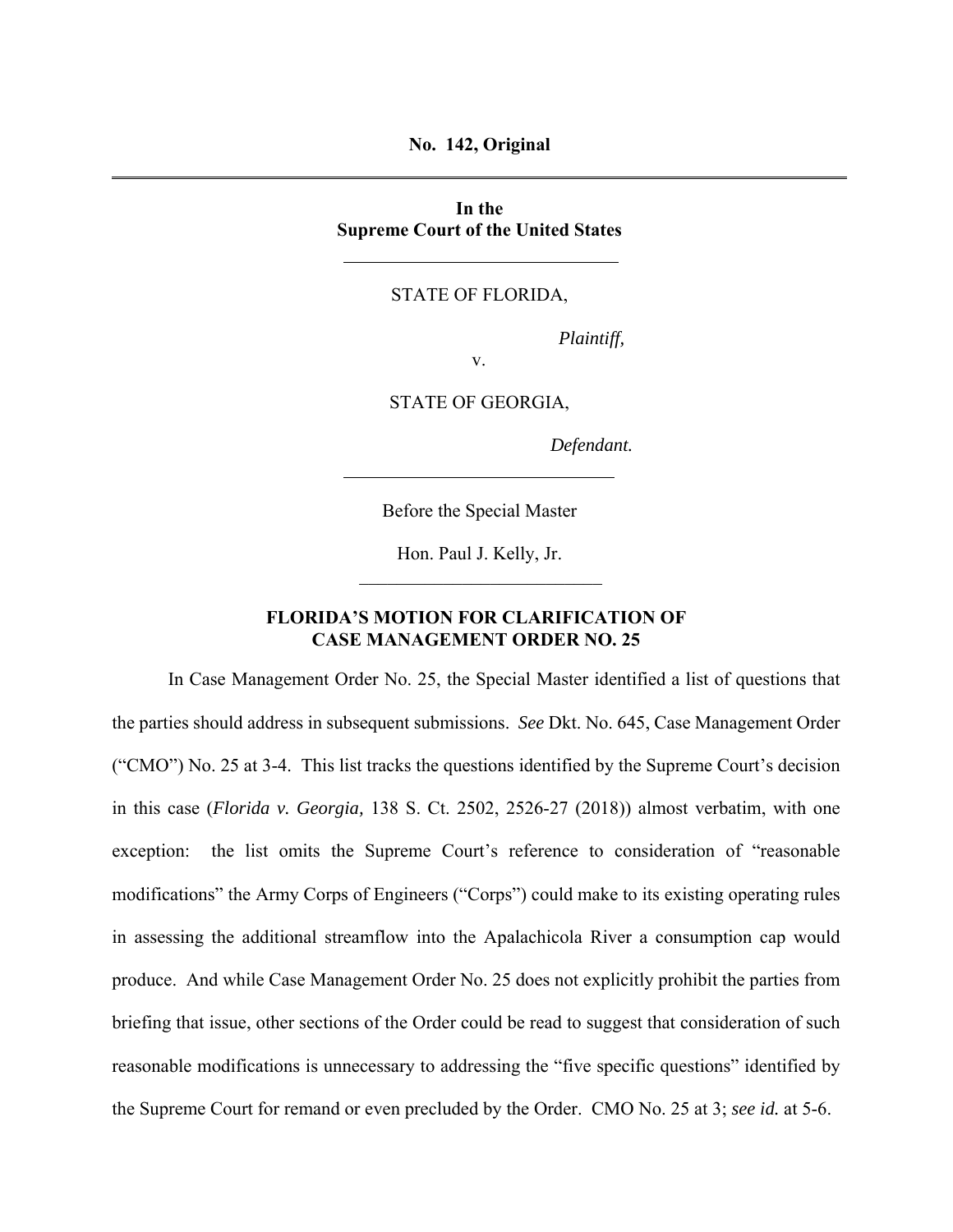Accordingly, to eliminate any confusion on this important issue and ensure that the Special Master is in a position to address all the issues identified by the Court's opinion, Florida respectfully requests that the Special Master clarify that the parties should brief this issue in their forthcoming submissions. The Special Master could do so, for example, by simply amending the fourth question in Case Management Order No. 25 to read as follows: "To what extent would additional streamflow into Lake Seminole result in additional streamflow into the Apalachicola River 'under the Corps' revised Master Manual or under reasonable modifications that could be made to that Manual'? *Florida v. Georgia*, 138 S. Ct. 2502, 2527 (2018)." Doing so would ensure that the remand proceedings are "consistent with" the Court's opinion. 138 S. Ct*.* at 2527.

## **I. BACKGROUND**

A central point of disagreement in this case leading up to the Supreme Court's decision was what significance to attach to the fact that the Corps, by virtue of its sovereign immunity from suit, is not a party.

From the outset of the case, Georgia argued that, because a judgment of the Court would not be formally binding on the Corps, the Court must take the Corps' current operating rules *as a given* in determining whether to enter relief. In its post-trial briefing, for example, Georgia's lead argument was that "FLORIDA CANNOT OBTAIN RELIEF WITHOUT CHANGES TO CORPS OPERATIONS." Dkt. No. 629, Georgia Post-Trial Br. 4 (argument heading). It then argued that "this case must be dismissed" because the Court could not order the Corps to make changes to its operating rules, and "*[a]bsent modification* of the Corps' current basin-wide reservoir operating rules . . . , additional water entering the system would not translate automatically into additional flow across the state line." *Id.* at 5 (emphasis added).

Special Master Lancaster ultimately concluded that the case should be decided on this premise. Although he recognized that "Florida points to real harm and, at the very least, likely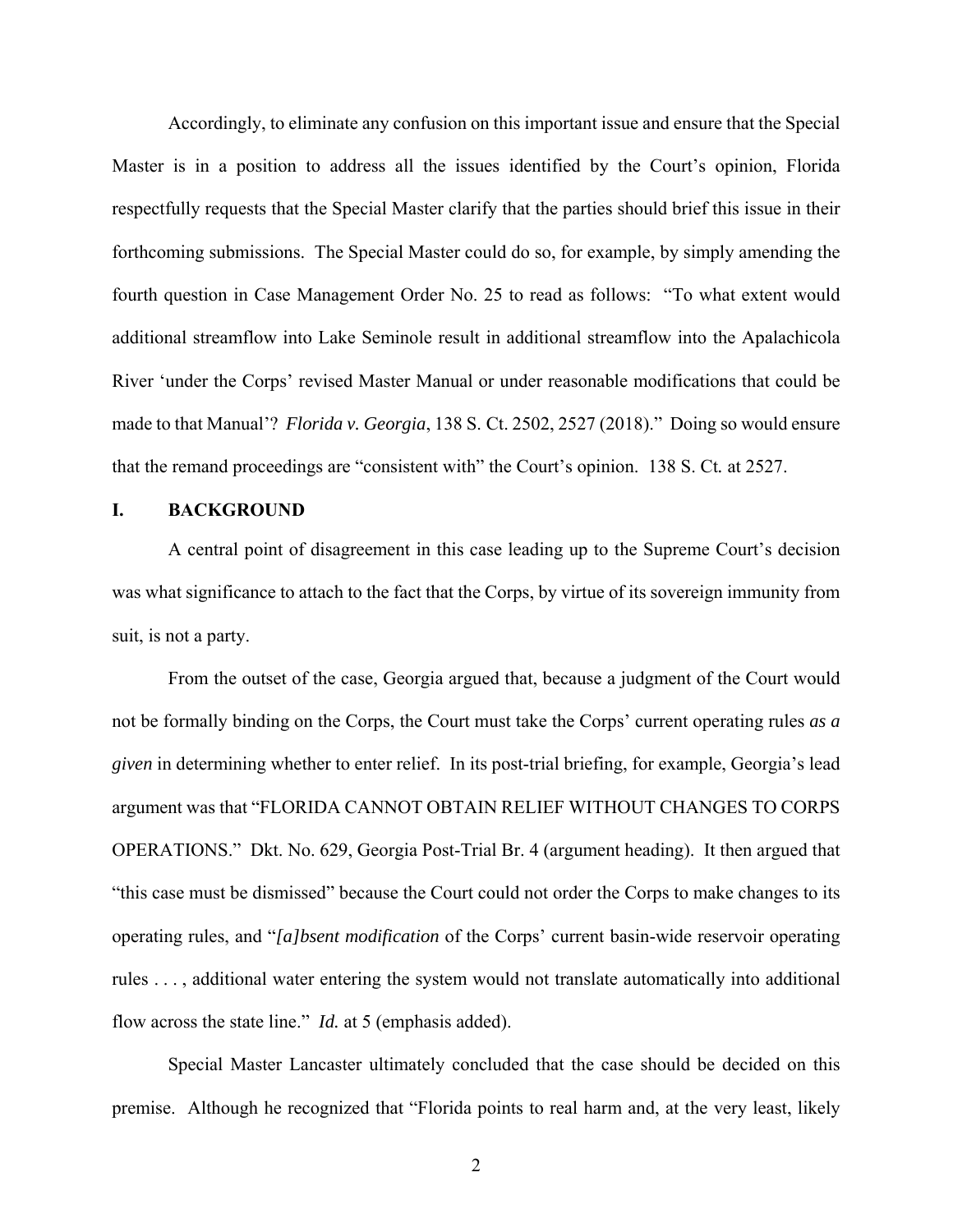misuse of resources by Georgia," he concluded that the Court could not enter a decree in Florida's favor for one "single, discrete" reason: There was not "sufficient certainty that an effective remedy is available without the presence of the Corps as a party in this case." Dkt. No. 636, Report of the Special Master 31 ("R&R"). Because "[t]here is no guarantee that the Corps will exercise its discretion to release or hold back water at any particular time," and because "without the Corps as a party, the Court cannot order the Corps to take any particular action," Special Master Lancaster believed that Florida was not entitled to an equitable apportionment. *Id.* at 69-70.

Florida's Exceptions to the Special Master's report were specifically focused on this aspect of Special Master Lancaster's ruling. For example, Florida pointed out that the Corps has repeatedly indicated that if the Supreme Court enters a decree in this case, the Corps "would take those developments into account and adjust its operations accordingly, including new or revised [water control manuals,] new or supplemental NEPA or ESA documentation, or any other actions as may be appropriate under applicable law." Fla.'s Exceptions to Report of Special Master 44, *Florida v. Georgia*, 138 S. Ct. 2502 (2018) (No. 142, Orig.) ("Florida Exceptions") (quoting U.S. Army Corps of Eng'rs, *Record of Decision* 18 (Mar. 30, 2017)).<sup>1</sup> Florida acknowledged that there

 $\overline{a}$ 

 $<sup>1</sup>$  It is hardly surprising that the Corps has repeatedly expressed a willingness to facilitate a decree.</sup> A Supreme Court decision ordering Georgia to reduce its consumption could only increase the amount of water flowing into the Corps' system above the level the Corps currently receives, thereby enabling the Corps to better achieve its statutory purposes. At a minimum, the Corps could be no worse off with a decree. Moreover, even at the current, historically low levels of flow into the Corps' system, Special Master Lancaster concluded that the Corps regularly makes discretionary releases. *See* R&R 55. The Corps has explained that it does so consistent with its statutory purposes, including wildlife conservation. *See* Br. for U.S. as Amicus Curiae in Supp. of Overruling Fla.'s Exceptions 26-27, *Florida*, 138 S. Ct. 2502 (No. 142, Orig.) ("U.S. Exceptions-Stage Amicus") (noting that "the Corps' release of more than the minimum flows required from Woodruff Dam at various times has historically been driven primarily by the need to serve authorized project purposes," including "fish and wildlife conservation"). Making reasonable modifications in response to a Supreme Court decree would only help, not hurt, the Corps' efforts to meet those project purposes, because even if the Corps released *all* of the new water saved by a consumption cap in Georgia to achieve conservation-related purposes in Florida,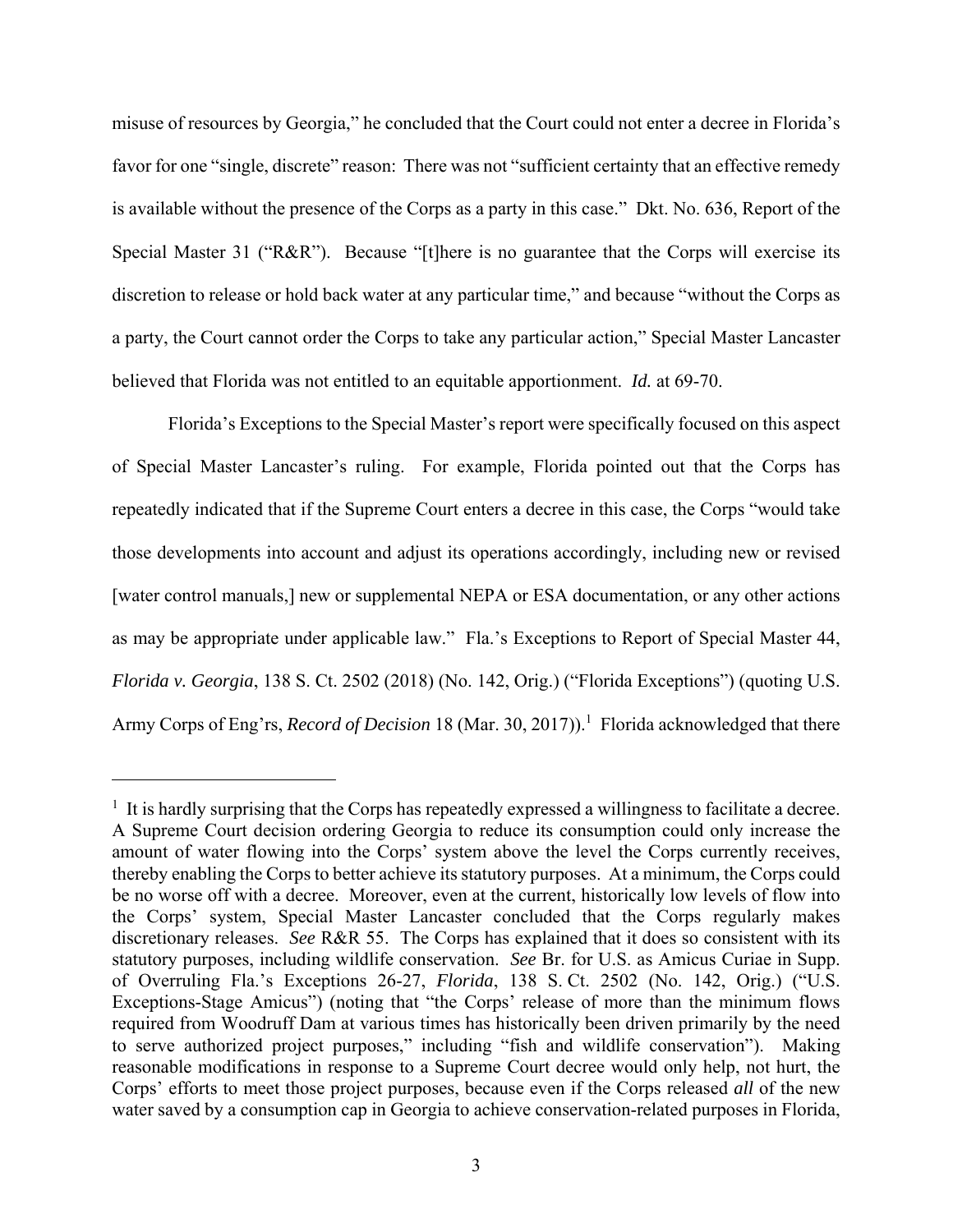is no *guarantee* what those modifications would look like, but argued that the equitable nature of this original action means that the Court can rely on "reasonable predictions of future conditions" in deciding whether to enter a decree. *Id.* at 30 (quoting *Idaho ex rel. Evans v. Oregon*, 462 U.S. 1017, 1026 (1983) (*Idaho II*)). Florida also explained that any other rule would create a "chicken and the egg" problem, in which the Court could not fashion a decree without certainty about how the Corps would respond to a decree, but could not be certain about the Corps' response until a decree had been fashioned. *Id.* at 31. That sort of self-defeating circle, Florida argued, is wholly foreign to the "broad and flexible equitable concerns" that have always guided the Supreme Court's equitable apportionment jurisprudence. *Id.* at 32 (quoting *Idaho II*, 462 U.S. at 1025).

After an oral argument that focused in large part on this issue, the Supreme Court agreed with Florida. The Court's opinion repeatedly emphasizes that "[f]lexibility and approximation are often the keys to success in our efforts to resolve water disputes between sovereign States." *Florida*, 138 S. Ct. at 2527. "Consistent with the principles that guide our inquiry in this context," it held, "answers need not be 'mathematically precise or based on definite present and future conditions." *Id.* (citation omitted). Instead, "[a]pproximation and reasonable estimates may prove 'necessary to protect the equitable rights of a State.'" *Id.* (citation omitted). Given those considerations, the Court found that it "[could ]not agree with the Special Master that the Corps' 'inheren[t] discetio[n]' renders effective relief impermissibly 'uncertain' or that meaningful relief is otherwise precluded." *Id.* at 2526 (alterations in original) (citation omitted). Because "'[u]ncertainties about the future' do not 'provide a basis for declining to fashion a decree,'" and because "the record le[d] [the Court] to believe that, if necessary *and with the help of the United* 

1

the same amount of water would still be available as currently exists under its Master Manual for all other project purposes.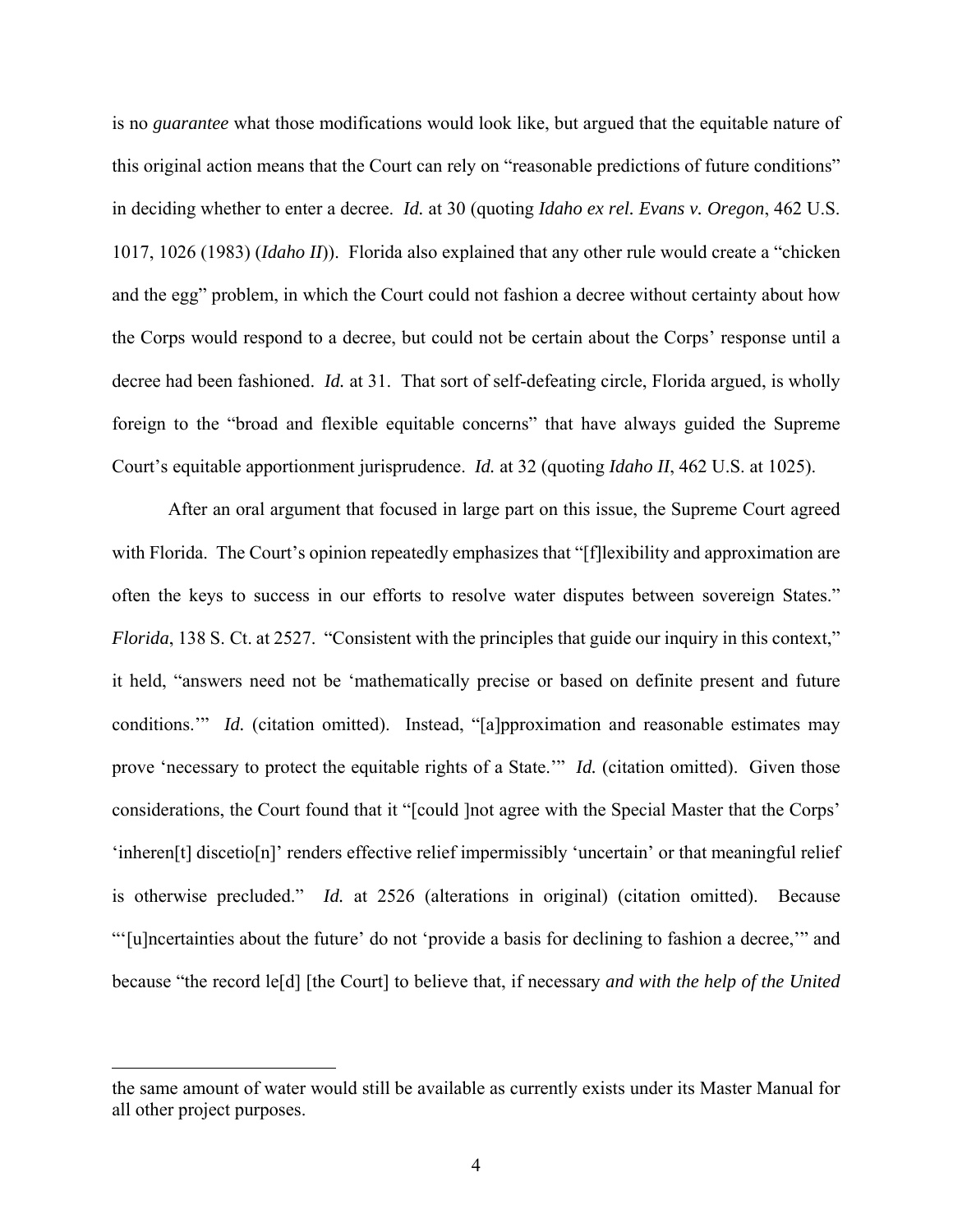*States*, the Special Master, and the parties, [the Court] should be able to fashion" a decree, the Court sent the case back for further proceedings. *Id.* at 2526 (emphasis added) (citation omitted).

Consistent with the Court's emphasis on flexibility and allowing for predictions about future conditions in determining whether Florida is entitled to a decree, the Court specifically recognized the relevance of "reasonable modifications" that could be made to the Corps' Manual. *See id.* at 2527. It did so by indicating that the determination of whether Florida is entitled to a decree under the equitable-balancing inquiry should consider not only the additional water that would flow through to Florida under "the Corps' revised Master Manual," but also the water that could flow through "under reasonable modifications that could be made to that Manual." *Id.* (indicating that the Special Master should consider: "To what extent (under the Corps' revised Master Manual *or under reasonable modifications that could be made to that Manual*) would additional water resulting from a cap on Georgia's water consumption result in additional streamflow in the Apalachicola River?" (emphasis added)).

As Case Management Order No. 25 recognizes, the Supreme Court "tasked [the Special Master] with providing findings and conclusions as to five specific questions and any questions he believed necessary." CMO No. 25 at 3. Those questions include the one quoted above.

#### **II. DISCUSSION**

The Supreme Court's decision makes clear that in deciding whether to enter a decree, the Court is not limited to reliance on "definite" conditions. *Florida*, 138 S. Ct. at 2527 (citation omitted). Instead, "[r]eliance on reasonable predictions of future conditions is necessary." *Id.* at 2514 (quoting *Idaho II*, 462 U.S. at 1026). The Court's opinion then recognizes that one "reasonable prediction" that will be relevant to determining whether Florida is entitled to a decree is a prediction of the effects of "reasonable modifications that could be made to [the Corps' Master] Manual." *Id.* at 2513-14, 2527. Thus, in deciding whether the "benefits of the [apportionment]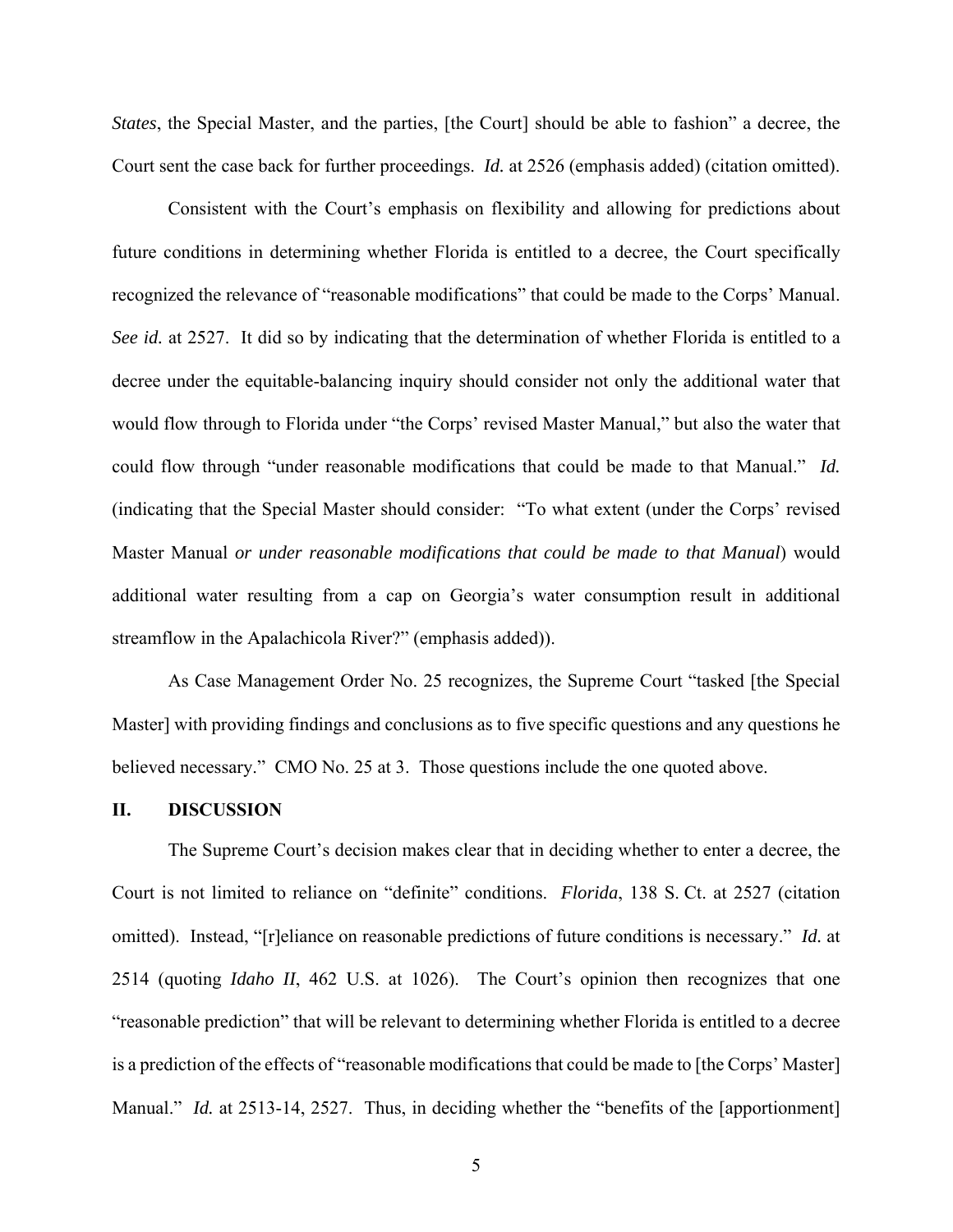substantially outweigh the harm that might result," the Court indicated that it will consider not only the additional water that would result from a cap on Georgia's consumption under the Corps' Master Manual, but also the additional water that would result from "reasonable modifications that could be made to that Manual." *Id.* (alteration in original) (citation omitted). The effects of such modifications are a part of the equitable balancing analysis because it is reasonable to predict that the Corps would modify its operations accordingly in response to a decree.

The Court's reference to "reasonable modifications" in this critical passage of the opinion was no mere slip of the pen. Rather, it follows naturally from the Court's rejection of the position—advanced by Georgia and adopted by Special Master Lancaster's report—that the Court can only decide whether Florida is entitled to equitable relief based on an assumption that the Corps will *not* modify its operations. Instead, the Court emphasized, the equitable balancing here can, and should, be made based on reasonable forecasts and predictions. *See* 138 S. Ct at 2513- 14, 2527. That naturally includes consideration of the impact of the reasonable modifications that the Corps would make to its Manual in response to a decree in this case.

In its response to Case Management Order No. 23 (Dkt. No. 639), the United States suggested that reasonable modifications "should be considered only after all of the other factual matters before the Special Master are resolved"—namely, "the extent of Georgia's withdrawals," "the extent of harm suffered by Florida," "the extent a cap on Georgia's consumption would increase flows in the Flint River," "the extent that increased flows in the Flint River would increase flows in the Apalachicola River without requiring changes to the Corps' operations under the current Master Manual," and "the extent to which such increased flows would ameliorate Florida's injuries." Dkt. No. 643, U.S. Statement of Continued Participation 5. But the Supreme Court plainly envisioned that the Special Master would consider—in deciding whether to enter a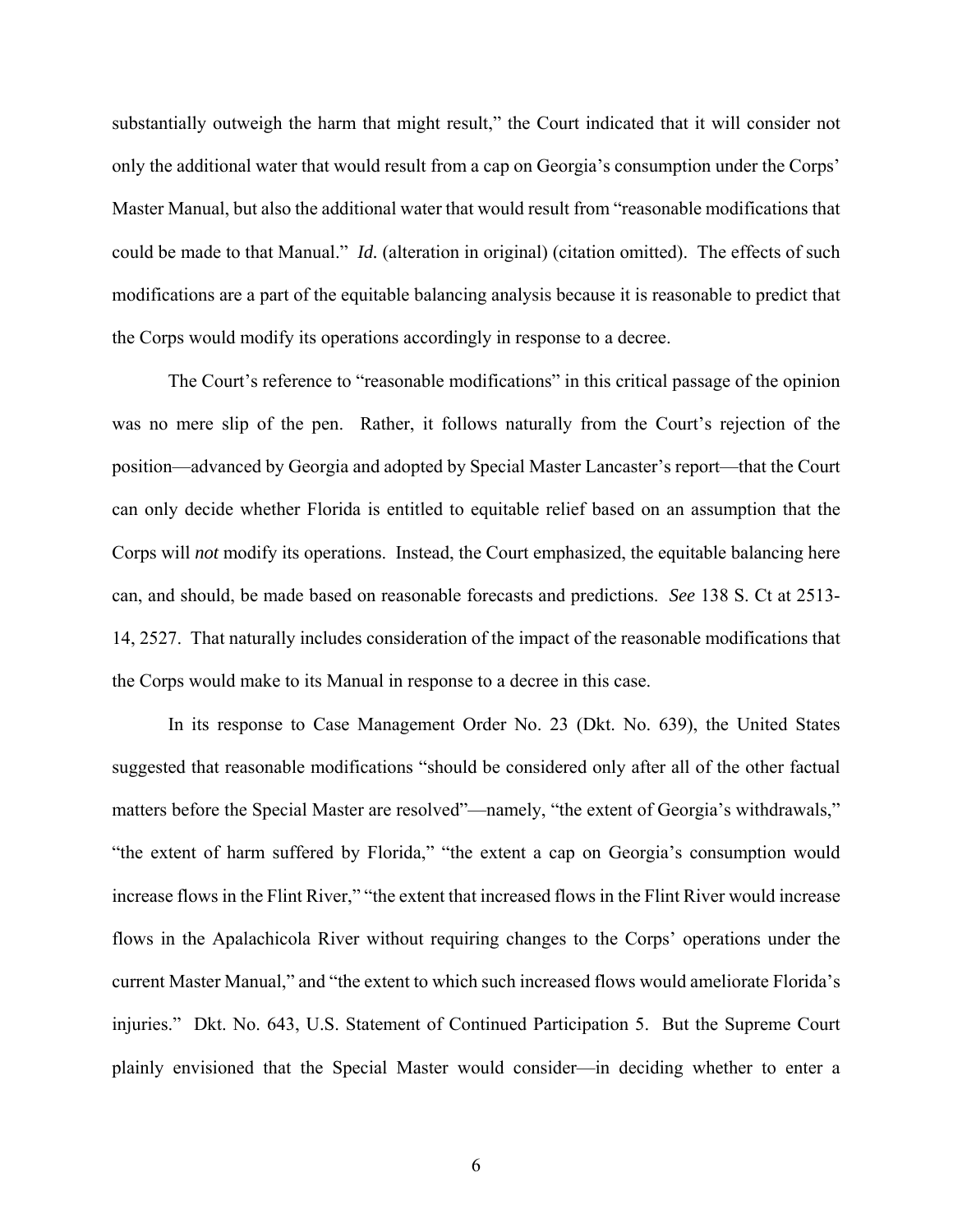decree—the impact of additional streamflow that would stem from "reasonable modifications that could be made to [the Corps' existing Master] Manual." *Florida*, 138 S. Ct at 2527.<sup>2</sup>

In denying Florida's request for *additional evidence* on such "reasonable modifications," Case Management Order No. 25 cites approvingly to portions of the United States' submission. CMO No. 25 at 5-6. The Order does not, however, refer to the United States' submission in setting forth the issues that the parties should brief based on the existing record. But the Order also omits any reference to "reasonable modifications" in connection with the list of issues that should be briefed, without indicating that this omission was intended to preclude briefing on this matter. To eliminate any confusion on this matter, Florida respectfully requests that the Special Master clarify whether the parties may, and should, address in their forthcoming briefs what modifications would be feasible for the Corps to adopt in order to facilitate a decree.

In Florida's view, the Special Master should direct the parties to address those reasonable modifications in their briefs due January 31, 2019, rather than wait for a subsequent round of briefing. The existing record provides evidence from which the parties can brief both what reasonable modifications are available to the Corps in response to a decree and what impact such modifications would have on additional streamflow. Among other things, that evidence makes clear that the Corps has already determined that it can meet its project purposes other than conservation by using a subset of its existing flows, and that it would be feasible for the Corps to devote additional flows generated by a decree to conservation-related project purposes. It would

<u>.</u>

 $2$  The Supreme Court's opinion makes clear that the impact of reasonable modifications on streamflow bears on the question of whether Florida is "entitled to a decree." *See Florida*, 138 S. Ct. at 2527 (referring to "reasonable modifications" in explaining the issues that bear on whether Florida has a "right to cap Georgia's use of Flint River waters"). The Court's decision thus refutes any argument that reasonable modifications are relevant only *after* a decree has been entered and the Corps decides, in fact, how to respond to that decree.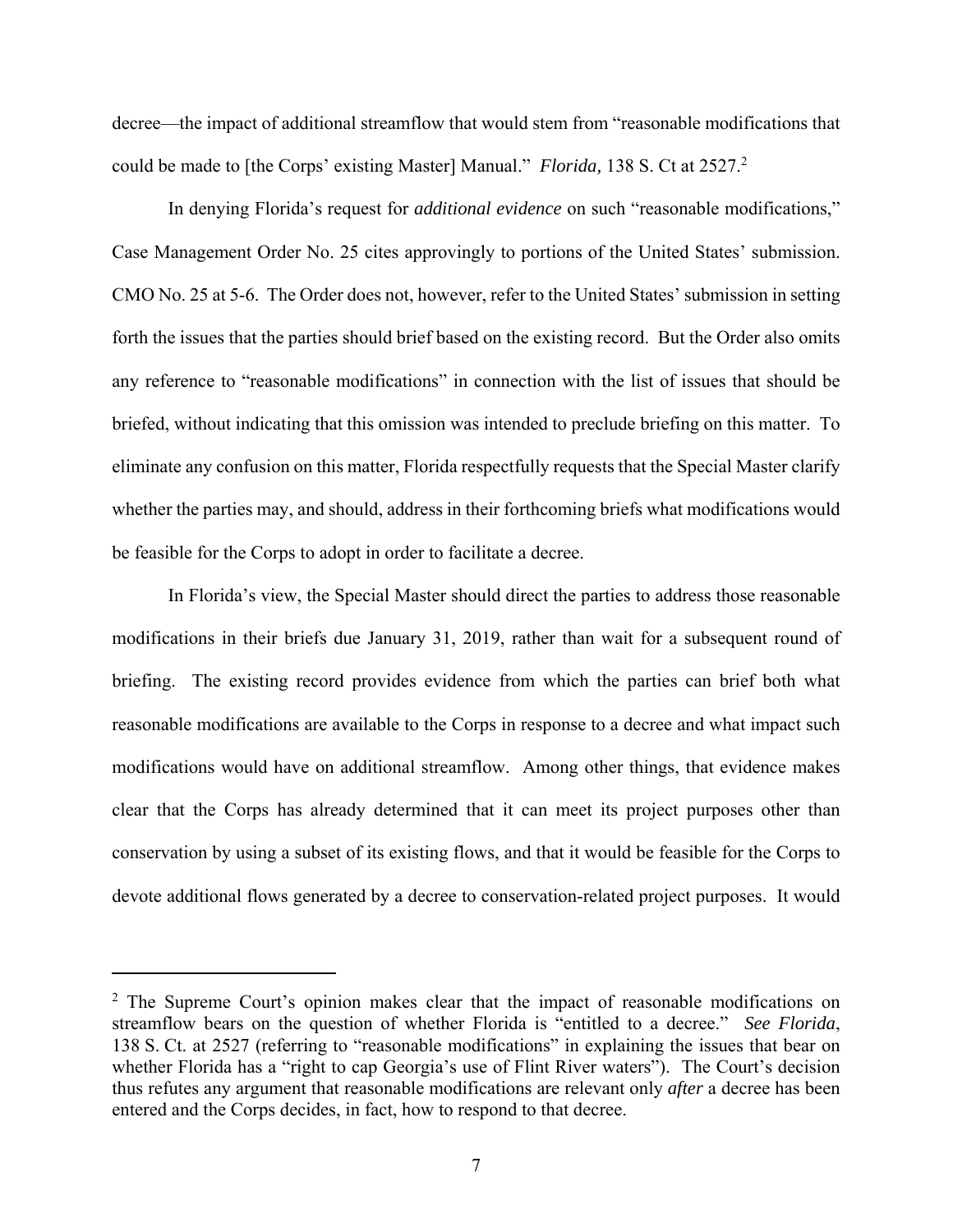be more efficient to address those considerations at the same time as the other questions identified by the Supreme Court rather than to address them in a separate, later round of briefing. The possibility that the Special Master would conclude that Florida is entitled to a decree, and that its injuries could be completely redressed, *without considering* reasonable modifications provides no reason to avoid briefing the impact of reasonable modifications now so that the Special Master would be in a position to address that issue if he sees fit. The Special Master should receive briefing on all the issues identified by the Court, and then decide how to address those issues in his report and recommendation.

Accordingly, Florida suggests that the Special Master simply modify the fourth question that Case Management Order No. 25 directed the parties to answer so that it reads as follows:

> "To what extent would additional streamflow into Lake Seminole result in additional streamflow into the Apalachicola River 'under the Corps' revised Master Manual or under reasonable modifications that could be made to that Manual'? *Florida v. Georgia*, 138 S. Ct. 2502, 2527 (2018)."

The Special Master's Order recognizes that the Supreme Court's decision "tasked [the Special Master] with providing findings and conclusions as to [the] five specific questions" identified in the Court's decision. CMO No. 25 at 3 (citing *Florida*, 138 S. Ct. at 2518, 2526-27). Addressing the Court's questions in their entirety will help ensure that the remand proceedings are "consistent with" the Court's opinion. *Florida*, 138 S. Ct. at 2527.

To be clear, Florida recognizes that any findings on this issue by the Special Master and, ultimately, the Supreme Court would not be directly and formally binding on the Corps. But that does not mean—as Georgia has argued—that answering the "reasonable modification" question posed by the Supreme Court would "serve little purpose" or be a mere "advisory opinion." Dkt. 644, Joint Mem. 27, 31 (Georgia Preliminary Statement). To the contrary, as the Supreme Court explained, factoring in reasonable modifications (and the impact of such modifications) is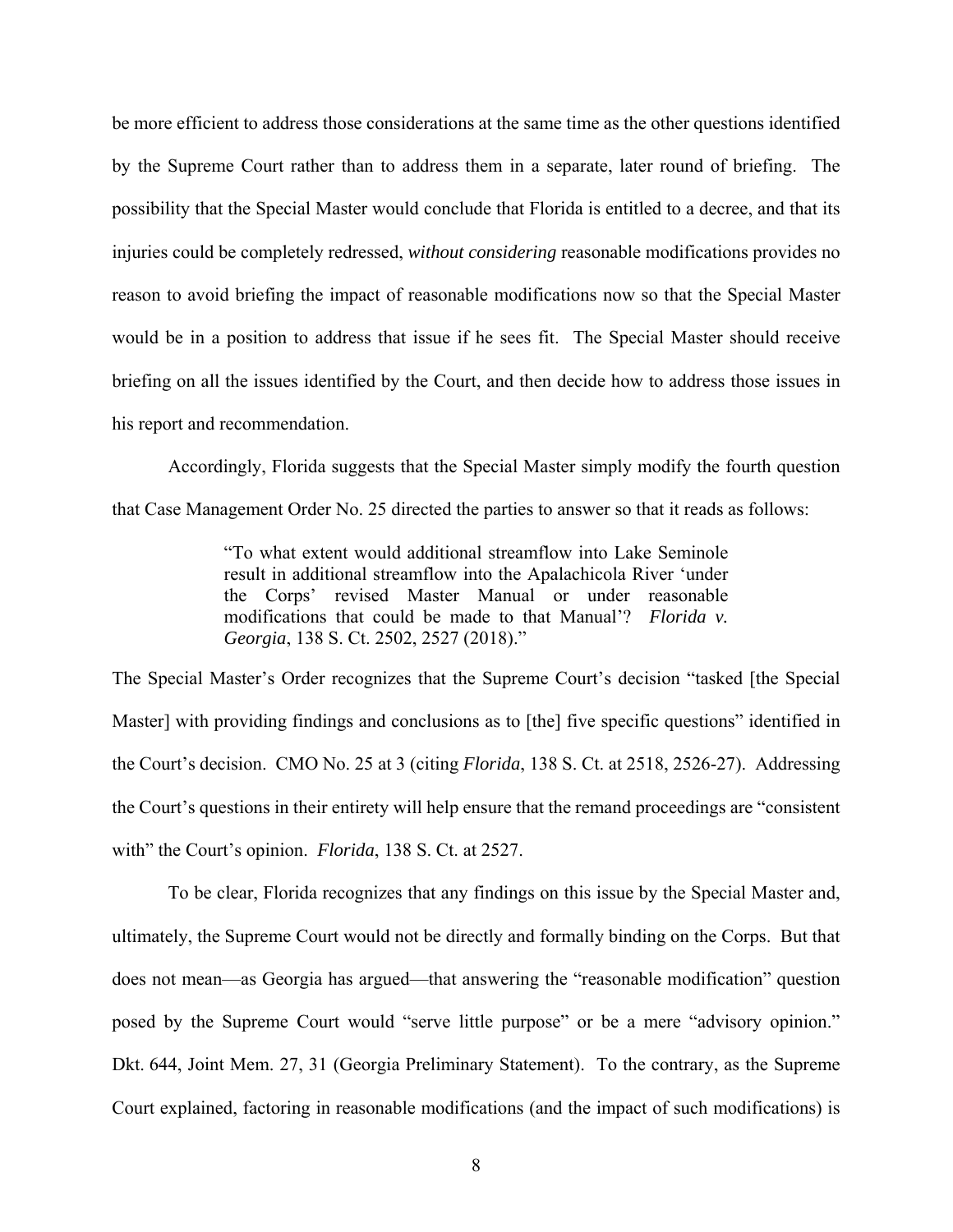directly relevant to the ultimate question of whether Florida is entitled to a decree under the equitable balancing inquiry. *See id.* at 7-9 (Florida Preliminary Statement).And the consideration of such modifications is perfectly consistent with the Court's direction that "reasonable predictions of future conditions" are appropriate in deciding whether to grant relief. *Florida*, 138 S. Ct. at 2514 (quoting *Idaho II*, 462 U.S. at 1026); *id.* at 2526. If the Court concludes that benefits of a decree in terms of the additional water that would flow to Florida under the existing Manual and reasonable modifications that could be made to that Manual would substantially outweigh any harm that would result to Georgia from a decree, then Florida would be entitled to a decree even though there is no *certainty* about how the Corps will respond.

For the foregoing reasons, Florida respectfully requests that the Special Master clarify Case Management Order No. 25 in this limited, but important, respect.

Dated: November 16, 2018 Respectfully submitted,

 */s/ Philip J. Perry*  Philip J. Perry Gregory G. Garre *Counsel of Record* Jamie L. Wine Abid R. Qureshi LATHAM & WATKINS LLP 555 11th Street, NW Suite 1000 Washington, DC 20004 Tel.: (202) 637-2200 Philip.Perry@lw.com

Paul N. Singarella LATHAM & WATKINS LLP 650 Town Center Drive, 20th Floor Costa Mesa, CA 92626-1925 Tel.: (714) 540-1235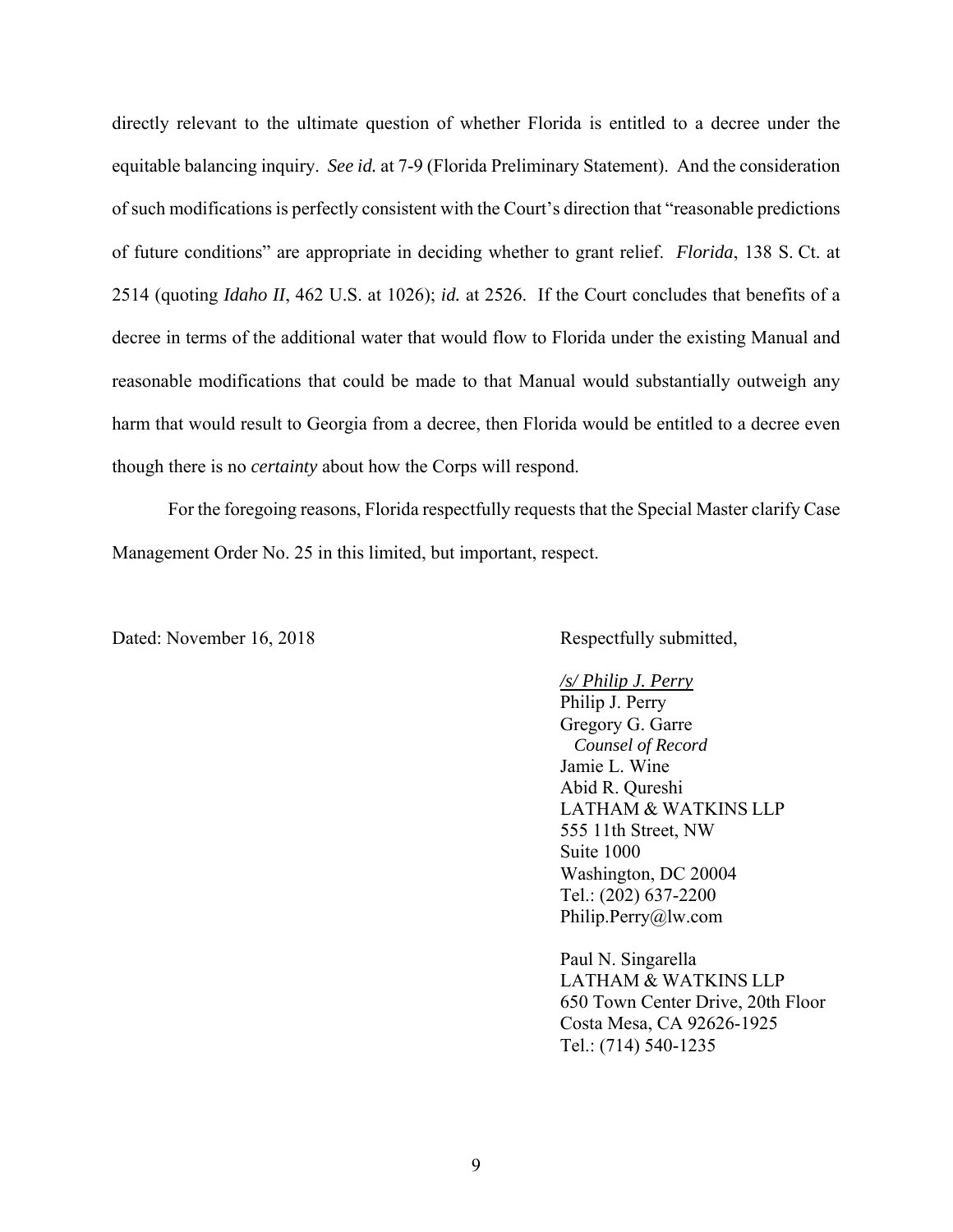**No. 142, Original** 

**In the Supreme Court of the United States** 

# STATE OF FLORIDA,

*Plaintiff,* 

v.

STATE OF GEORGIA,

*Defendant.* 

Before the Special Master

Hon. Paul J. Kelly, Jr.

# **CERTIFICATE OF SERVICE**

 This is to certify that the MOTION FOR CLARIFICATION OF CASE MANAGEMENT ORDER NO. 25 has been served on this 16th day of November 2018, in the manner specified below:

| <b>For State of Florida</b>         | <b>For State of Georgia</b> |
|-------------------------------------|-----------------------------|
| By FedEx and Email:                 | By FedEx and Email          |
| Robert Angus Williams               | Craig S. Primis, P.C.       |
| General Counsel                     | Counsel of Record           |
| Florida Department of Environmental | Kirkland & Ellis LLP        |
| Protection                          | 655 15th Street, N.W.       |
| 3900 Commonwealth Blvd., MS35       | Washington, D.C. 20005      |
| Tallahassee, FL 32399-3000          | $T: (202)$ 879-5000         |
| $T: (850)$ 245-2295                 | craig. primis@kirkland.com  |
| Robert.A.Williams@dep.state.fl.us   |                             |
|                                     |                             |
|                                     |                             |
|                                     |                             |
|                                     |                             |
|                                     |                             |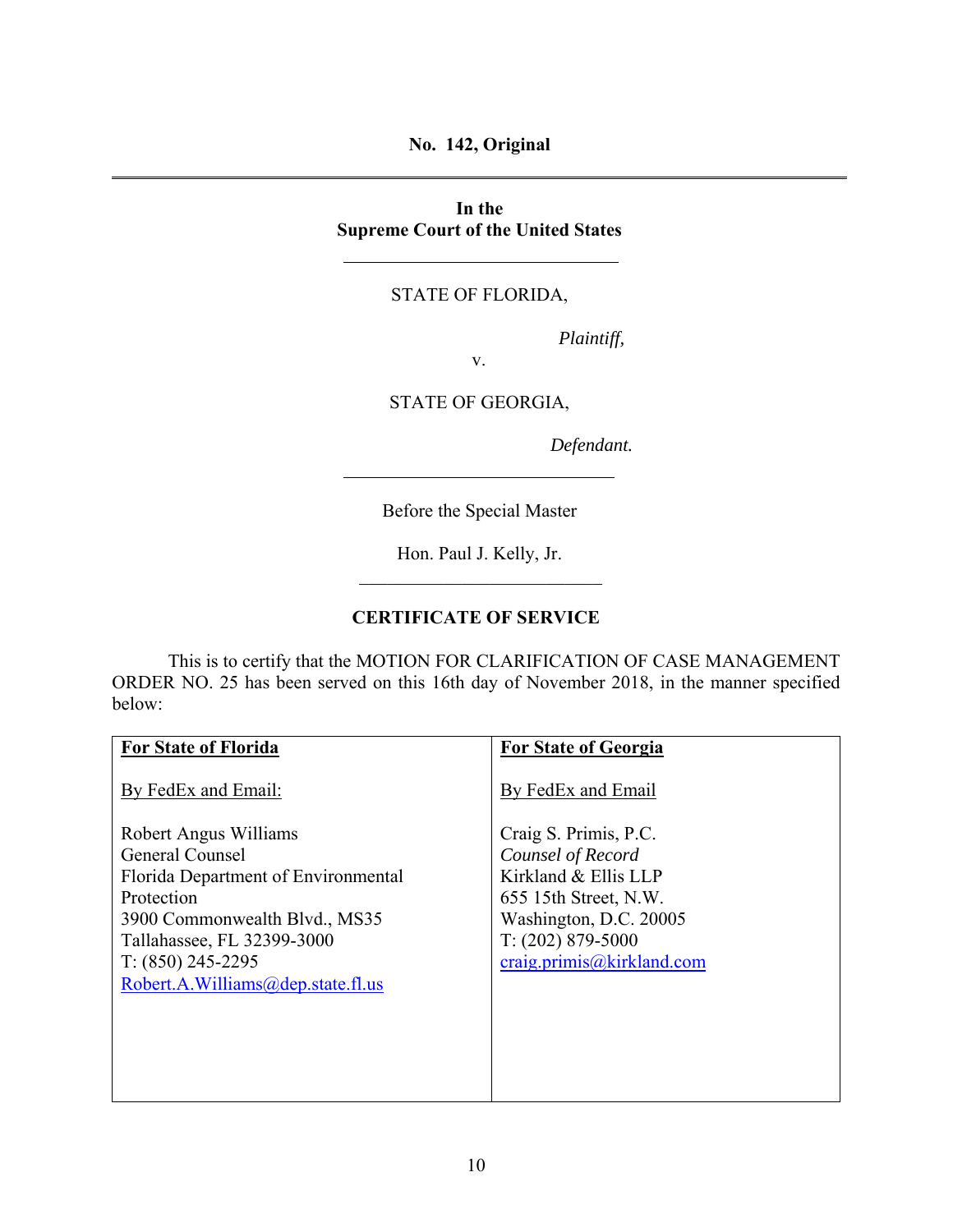| Amit Agarwal                          |                                     |
|---------------------------------------|-------------------------------------|
| <b>Solicitor General</b>              |                                     |
| Office of Florida Attorney General    |                                     |
| The Capital, PL-01                    |                                     |
| Tallahassee, FL 32399                 |                                     |
| $T: (850)$ 414-3688                   |                                     |
| Amit.Agarwal@myfloridalegal.com       |                                     |
|                                       |                                     |
| By Email Only                         | By Email Only                       |
|                                       |                                     |
| Pamela Jo Bondi                       | Christopher M. Carr                 |
| Justin Wolfe                          | Carey Miller                        |
| (Justin.G.Wolfe@dep.state.fl.us)      | <b>Andrew Pinson</b>                |
| Stephanie Gray                        | K. Winn Allen                       |
| (Stephanie.A.Gray@dep.state.fl.us)    | Devora Allon                        |
| <b>Carson Zimmer</b>                  | georgiawaterteam@kirkland.com       |
| (Carson.Zimmer@dep.state.fl.us)       |                                     |
| <b>Edward Wenger</b>                  |                                     |
| (Edward.Wenger@myfloridalegal.com)    |                                     |
| Christopher Baum                      |                                     |
| (christopher.baum@myfloridalegal.com) |                                     |
| Philip J. Perry                       |                                     |
| Jamie L. Wine                         |                                     |
| Abid R. Qureshi                       |                                     |
| Paul N. Singarella                    |                                     |
| floridaacf.lwteam@lw.com              |                                     |
|                                       |                                     |
|                                       | <b>For United States of America</b> |
|                                       | By FedEx and Email:                 |
|                                       | Noel J. Francisco                   |
|                                       |                                     |
|                                       | Solicitor General                   |
|                                       | Counsel of Record                   |
|                                       | Department of Justice               |
|                                       | 950 Pennsylvania Avenue, N.W.       |
|                                       | Washington, DC 20530                |
|                                       | $T: 202 - 514 - 2203$               |
|                                       | $supremechriefs(\omega)$ usdoj.gov  |
|                                       | By Email Only                       |
|                                       | Michael T. Gray                     |
|                                       | michael.gray2@usdoj.gov             |
|                                       | James DuBois                        |
|                                       |                                     |
|                                       | james.dubois@usdoj.gov              |